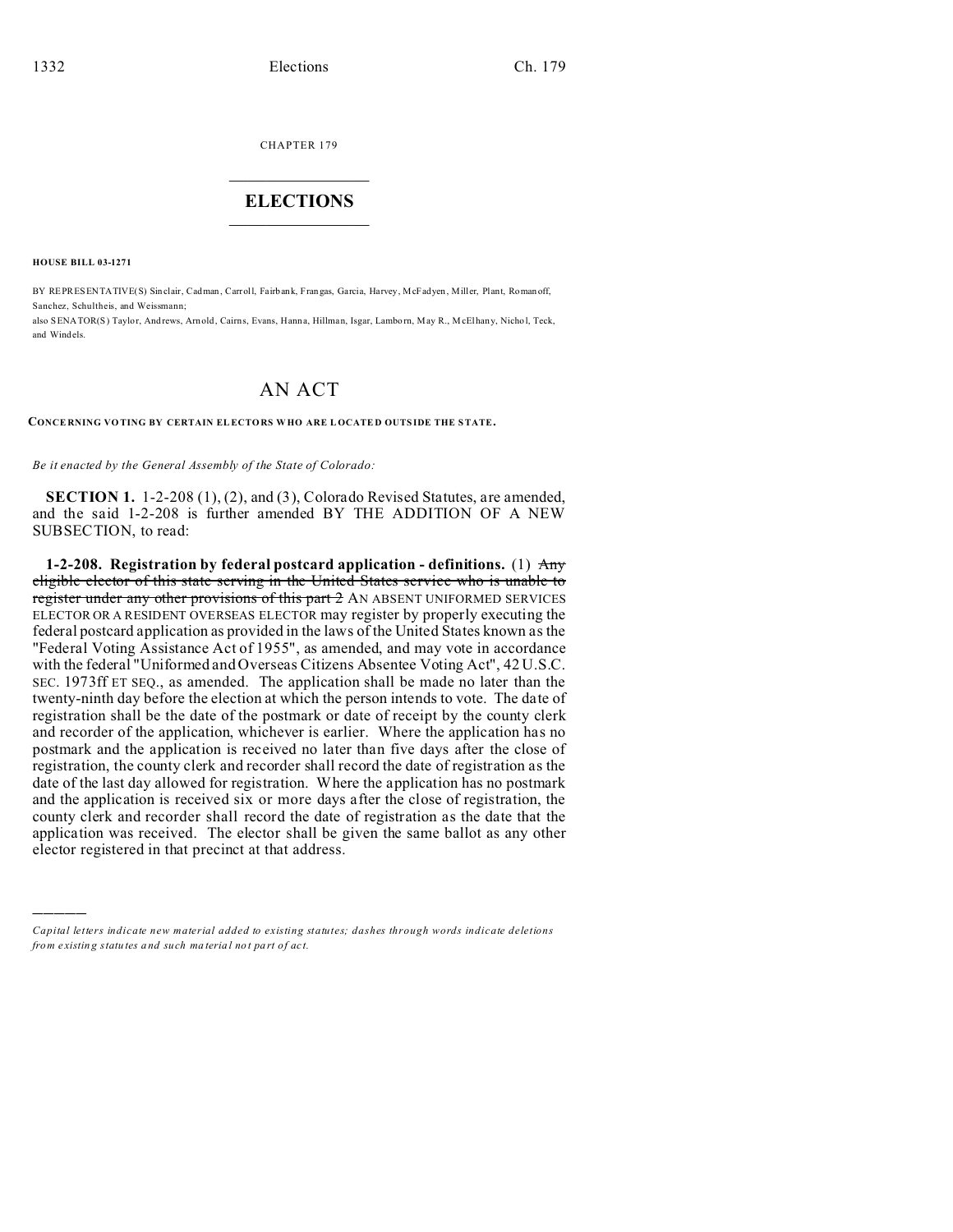(2) For the purposes of this code, the term "United States service" means:

(a) Members of the armed forces while in the active service and their spouses and dependents;

(b) Members of the merchant marine of the United States and their spouses and dependents;

(c) Civilian employees of the United States in all categories serving outside the territorial limits of the United States and their spouses and dependents when residing with or accompanying them, whether or not the employee is subject to the federal civil service laws and the federal "Classification Act of 1949", as amended, and whether or not the employee is paid from funds appropriated by the congress; or

(d) Members of religious groups or welfare agencies who assist members of the armed forces and who are officially attached to and serving with the armed forces and their spouses and dependents.

(2.5) AS USED IN THIS CODE, UNLESS THE CONTEXT OTHERWISE REQUIRES:

(a) "ABSENT UNIFORMED SERVICES ELECTOR" MEANS:

(I) A MEMBER OF A UNIFORMED SERVICE OF THE UNITED STATES WHO IS A RESIDENT OF THIS STATE BUT WHO IS ABSENT FROM THE STATE BY REASON OF ACTIVE DUTY;

(II) A MEMBER OF THE MERCHANT MARINE OF THE UNITED STATES WHO IS A RESIDENT OF THIS STATE BUT WHO IS ABSENT FROM THE STATE BY REASON OF SERVICE IN THE MERCHANT MARINE; OR

(III) A SPOUSE OR DEPENDENT OF A PERSON DESCRIBED IN SUBPARAGRAPH (I) OR (II) OF THIS PARAGRAPH (a) WHO IS A RESIDENT OF THIS STATE BUT WHO IS ABSENT FROM THE STATE BY REASON OF THE ACTIVE DUTY OR SERVICE OF THAT PERSON.

(b) "NONRESIDENT OVERSEAS ELECTOR" MEANS A CITIZEN OF THE UNITED STATES WHO RESIDES OUTSIDE THE UNITED STATES AND WHO WAS A RESIDENT OF THIS STATE IMMEDIATELY PRIOR TO LEAVING THE UNITED STATES.

(c) "RESIDENT OVERSEAS ELECTOR" MEANS A RESIDENT OF THIS STATE WHO IS LIVING TEMPORARILY OUTSIDE THE UNITED STATES.

(3) Any eligible elector of this state who is temporarily residing outside the territorial limits of the United States and the spouse and dependents of the elector when residing with or accompanying the elector may be registered by properly executing the federal postcard application, as provided by the "Federal Voting Assistance Act of 1955", as amended.

**SECTION 2.** The introductory portion to 1-2-209 (1) and 1-2-209 (3), Colorado Revised Statutes, are amended to read:

**1-2-209. Registration of citizens who reside outside the United States -**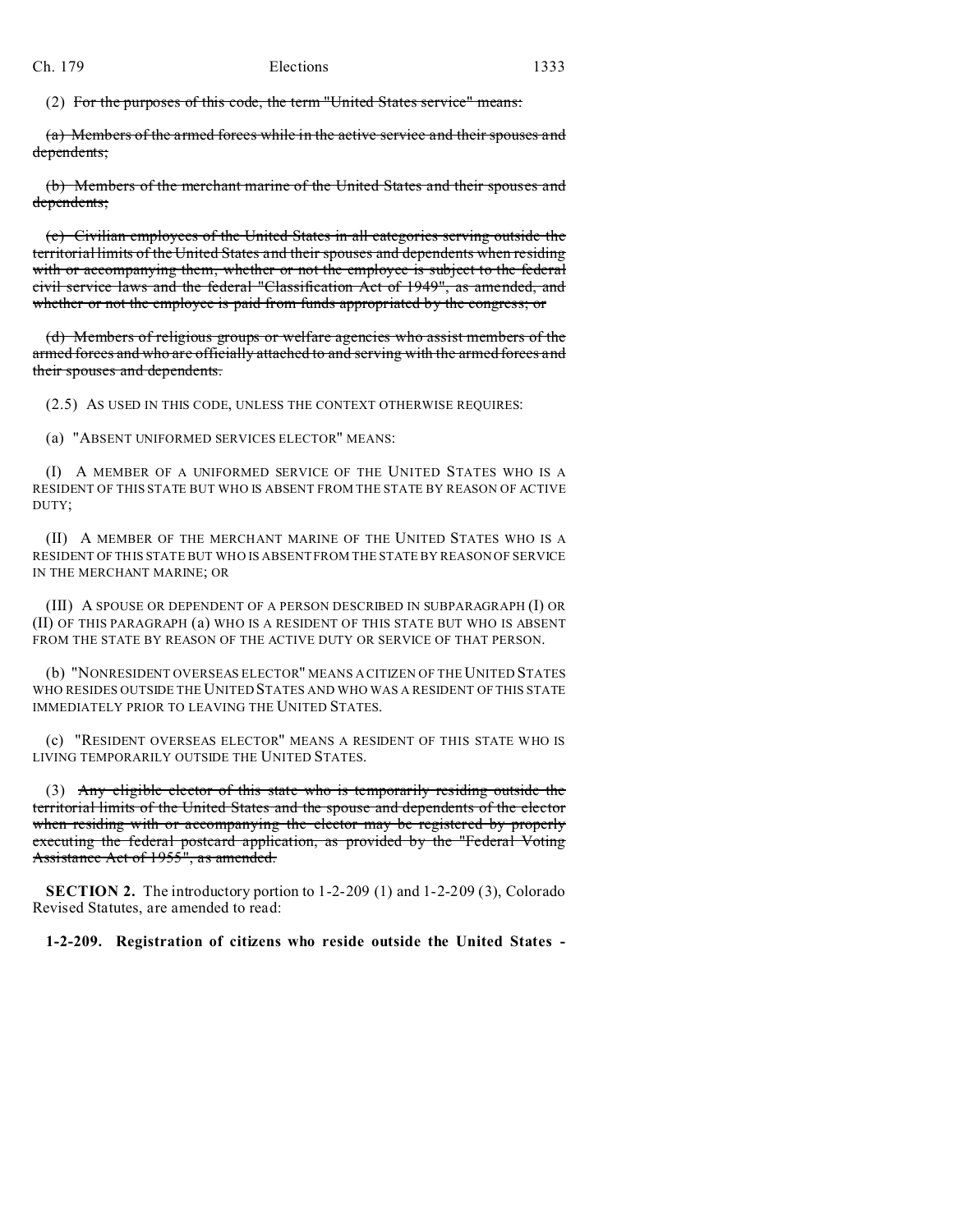1334 Elections Ch. 179

**federal law.** (1) Any citizen who resides outside the United States, whose domicile immediately prior to the elector's departure from the United States was in this state, and A NONRESIDENT OVERSEAS ELECTOR who meets the other qualifications for registration in this state shall be registered and entitled to vote at any primary, general, or congressional vacancy election for federal offices only, upon receipt by the county clerk and recorder of the former domicile of the *citizen* of an ELECTOR OF A FEDERAL POSTCARD application, on a form prescribed by the secretary of state, even though while residing outside the United States the elector does not have a place of residence in this state and the intent to return may be uncertain, if:

(3) An elector registered pursuant to this section shall apply for and cast a vote by absent voting procedures as authorized by this code. The absentee ballot issued shall carry the candidates for the following federal offices: President and vice president of the United States, member of the United States senate, and member of the United States house of representatives. Any elector registered pursuant to the provisions of this section shall be canceled under the provisions of section 1-2-605. Upon returning to the United States, any elector registered pursuant to this section shall notify the county clerk and recorder either to cancel the elector's registration because the elector has established residence outside the county where registered or to complete the registration because the elector has established residence in the county.

**SECTION 3.** Part 2 of article 2 of title 1, Colorado Revised Statutes, is amended BY THE ADDITION OF A NEW SECTION to read:

**1-2-209.5. Absent uniformed services and overseas electors - simultaneous voter registration and absentee ballot application - designated office cooperation with military units.** (1) AN ELECTOR MAY SIMULTANEOUSLY REGISTER TO VOTE AND APPLY FOR AN ABSENTEE BALLOT BY FEDERAL POSTCARD APPLICATION PURSUANT TO SECTION 1-2-208 OR 1-2-209. IF THE ELECTOR REQUESTS THAT THE APPLICATION BE CONSIDERED AN APPLICATION FOR AN ABSENTEE BALLOT FOR EACH SUBSEQUENT ELECTION HELD IN THE STATE THROUGH THE NEXT TWO REGULARLY SCHEDULED GENERAL ELECTIONS, THE DESIGNATED ELECTION OFFICIAL SHALL PROVIDE AN ABSENTEE BALLOT TO THE ELECTOR FOR EACH SUCH SUBSEQUENT ELECTION.

(2) (a) IN ACCORDANCE WITH SECTION 702 OF THE "HELP AMERICA VOTE ACT OF 2002", 42 U.S.C. SEC. 1973ff-1 (b), AS AMENDED, THE SECRETARY OF STATE IS DESIGNATED AS THE SINGLE OFFICE RESPONSIBLE FOR PROVIDING INFORMATION ON VOTER REGISTRATION AND ABSENTEE BALLOT PROCEDURES TO BE USED BY ABSENT UNIFORMED SERVICES ELECTORS, NONRESIDENT OVERSEAS ELECTORS, AND RESIDENT OVERSEAS ELECTORS WHO WISH TO REGISTER TO VOTE OR VOTE IN ANY JURISDICTION IN THIS STATE.

(b) THE SECRETARY OF STATE MAY COOPERATE WITH THE VOTING ASSISTANCE OFFICER OF ANY UNIT OF THE ARMED FORCES OF THE UNITED STATES TO ASSIST WITH VOTER REGISTRATION AND ABSENTEE BALLOT APPLICATIONS.

**SECTION 4.** 1-8-103.5 (1), Colorado Revised Statutes, is amended, and the said 1-8-103.5 is further amended BY THE ADDITION OF A NEW SUBSECTION, to read: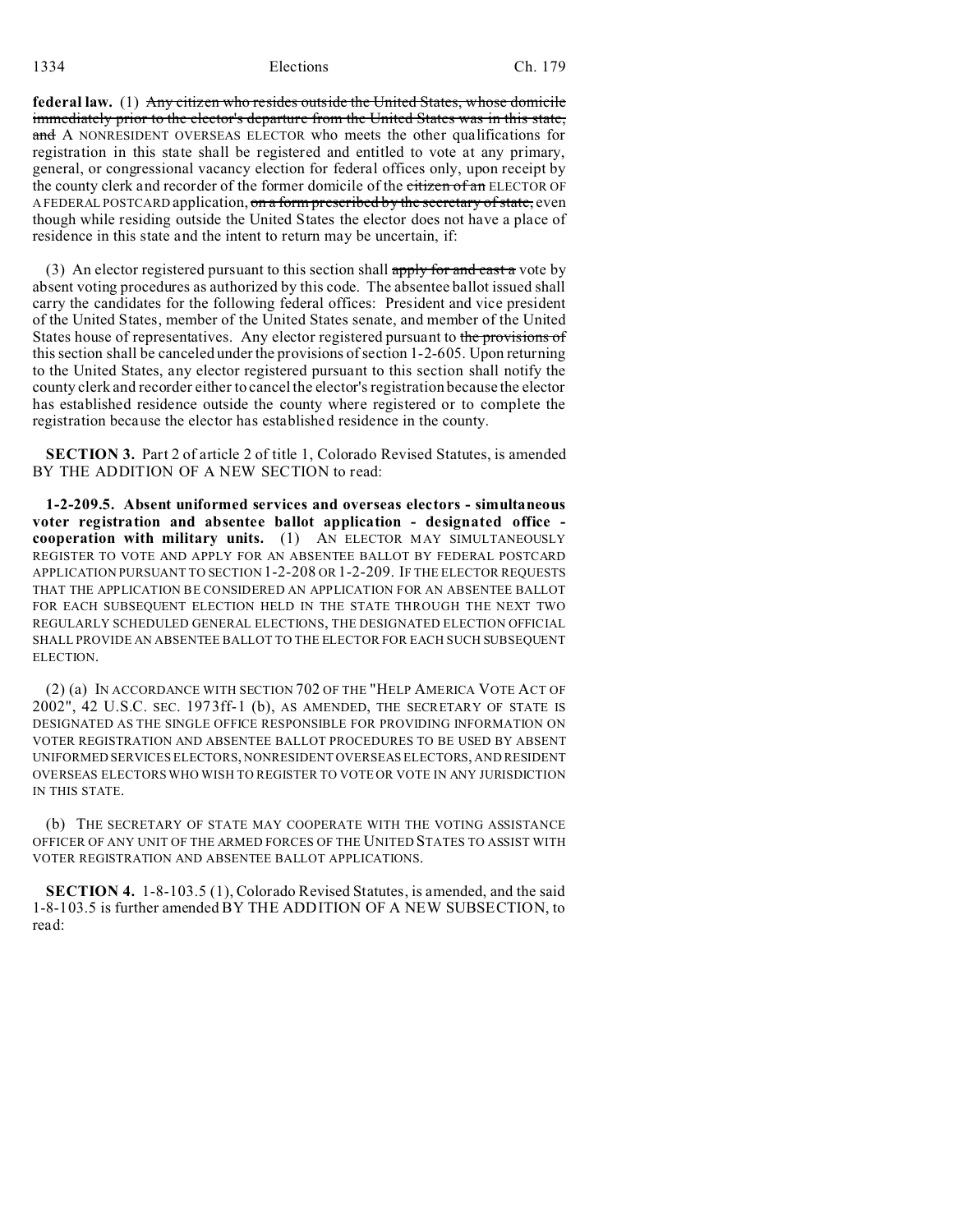**1-8-103.5. Voting by persons residing overseas and military personnel.** (1) The designated or coordinated election official for a county or other political subdivision, as applicable, that meets the requirements specified in rules promulgated by the secretary of state pursuant to subsection (3) of this section shall provide an absentee ballot by electronic means to an eligible elector who:

(a) Is a member of the armed forces of the United States AN ABSENT UNIFORMED SERVICES ELECTOR, A NONRESIDENT OVERSEAS ELECTOR, OR A RESIDENT OVERSEAS ELECTOR, AS DEFINED IN SECTION  $1-2-208(2.5)$ ; AND

(b) Is stationed outside of the United States; and

(c) Timely filed an absentee ballot application with the designated or coordinated election official. within the deadline specified in section  $1-8-104$  (3).

(1.5) NOTWITHSTANDING SECTION 1-8-104 (3), A DESIGNATED OR COORDINATED ELECTION OFFICIAL SHALL NOT REFUSE TO ACCEPTORPROCESS ANY OTHERWISE VALID ABSENTEE BALLOT SUBMITTED BY AN ABSENT UNIFORMED SERVICES ELECTOR, AS DEFINED IN SECTION 1-2-208 (2.5), DURING A YEAR ON THE GROUNDS THAT THE ELECTOR SUBMITTED THE APPLICATION BEFORE THE FIRST DATE ON WHICH THE DESIGNATED OR COORDINATED ELECTION OFFICIAL OTHERWISE ACCEPTS OR PROCESSES SUCH APPLICATIONS FOR THAT YEAR.

**SECTION 5.** 1-8-117 (2) and (3), Colorado Revised Statutes, are amended to read:

**1-8-117. Federal write-in absentee ballots pursuant to the "Uniformed and Overseas Citizens Absentee Voting Act".** (2) A person in the United States service AN ABSENT UNIFORMED SERVICES ELECTOR, as defined in section 1-2-208 (2) SECTION 1-2-208 (2.5), may apply for an absentee ballot by the use of a properly executed federal postcard application, as provided for in the "Federal Voting Assistance Act of 1955", as amended.

(3) If  $a$  person in the United States service AN ABSENT UNIFORMED SERVICES ELECTOR submits a properly executed federal postcard application pursuant to this section and the county clerk and recorder receiving it determines that the applicant is not properly registered, the county clerk and recorder shall register the applicant in accordance with section 1-2-208 and shall then deliver to the applicant the official absentee ballot and other materials necessary for the applicant to vote properly.

**SECTION 6. Effective date - applicability.** (1) This act shall take effect at 12:01 a.m. on the day following the expiration of the ninety-day period after final adjournment of the general assembly that is allowed for submitting a referendum petition pursuant to article V, section 1 (3) of the state constitution; except that, if a